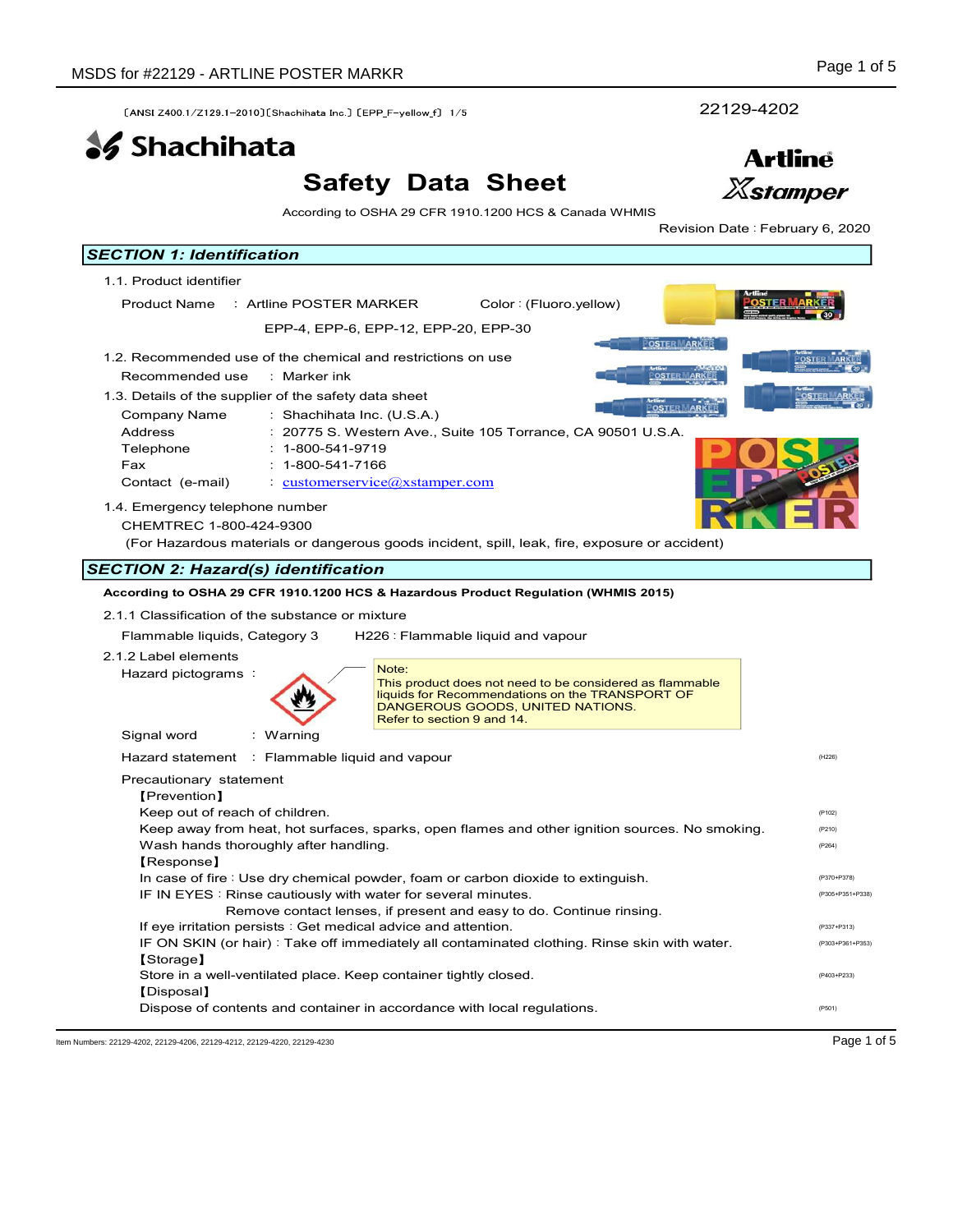#### 2.1.3 Other hazards



## SECTION 3: Composition/information on ingredients



| DS for #22129 - ARTLINE POSTER MARKR                                                                                                                                                                                    |                                                                                                                                                                                                                                                                                                                |                                                        |                                                                                                                   | Page 2 of 5             |
|-------------------------------------------------------------------------------------------------------------------------------------------------------------------------------------------------------------------------|----------------------------------------------------------------------------------------------------------------------------------------------------------------------------------------------------------------------------------------------------------------------------------------------------------------|--------------------------------------------------------|-------------------------------------------------------------------------------------------------------------------|-------------------------|
| [ANSI Z400 1/Z129 1-2010] [Shachihata Inc ] [EPP F-yellow f] 2/5<br>2.1.3 Other hazards<br>Under United States Regulations (29 CFR 1910.1200 - Hazard Communication Standard),<br>this product is considered hazardous. |                                                                                                                                                                                                                                                                                                                |                                                        |                                                                                                                   |                         |
| In Canada, the product mentioned above is considered hazardous<br>under the Workplace Hazardous Materials Information System (WHMIS2015)                                                                                |                                                                                                                                                                                                                                                                                                                |                                                        |                                                                                                                   |                         |
| 2.3 Other information<br><b>FLAMMABILITY</b><br><b>NFPA</b><br><b>HEALTH</b>                                                                                                                                            | INSTABILITY/<br><b>REACTIVITY</b>                                                                                                                                                                                                                                                                              | <b>HEALTH</b><br><b>HMIS</b><br>PERSONAL<br>PROTECTION | Artline POSTER MARKERS EPP<br>$\vert$ 1 $\vert$<br>$\boxtimes$<br> 2 <br><b>FLAMMABILITY</b><br>PHYSICAL HAZARD 0 |                         |
| <b>SECTION 3: Composition/information on ingredients</b>                                                                                                                                                                |                                                                                                                                                                                                                                                                                                                |                                                        |                                                                                                                   |                         |
| Substance / Mixture : Mixture<br>Ingredients                                                                                                                                                                            |                                                                                                                                                                                                                                                                                                                |                                                        |                                                                                                                   |                         |
| Chemical Name /                                                                                                                                                                                                         | Composition                                                                                                                                                                                                                                                                                                    | CAS                                                    | Classification (OSHA HCS 2012)                                                                                    |                         |
| Generic name                                                                                                                                                                                                            | weight %                                                                                                                                                                                                                                                                                                       | Registry No.                                           | <b>Hazard Class</b>                                                                                               | <b>Hazard statement</b> |
| Ethanol                                                                                                                                                                                                                 | $1 \sim 5$                                                                                                                                                                                                                                                                                                     | 64-17-5                                                | Flam. Liq. 2                                                                                                      | H225                    |
| Water                                                                                                                                                                                                                   | $55 - 65$                                                                                                                                                                                                                                                                                                      | 7732-18-5                                              | none                                                                                                              | none                    |
| Synthetic resin                                                                                                                                                                                                         | $20 \sim 30$                                                                                                                                                                                                                                                                                                   | Confidential                                           | none                                                                                                              | none                    |
| Titanium dioxide                                                                                                                                                                                                        | $5 \sim 15$                                                                                                                                                                                                                                                                                                    | 13463-67-7                                             | none                                                                                                              | none                    |
| Others                                                                                                                                                                                                                  | $1 \sim 5$                                                                                                                                                                                                                                                                                                     | Confidential                                           | none                                                                                                              | none                    |
| total                                                                                                                                                                                                                   | 100                                                                                                                                                                                                                                                                                                            |                                                        |                                                                                                                   |                         |
| <b>SECTION 4: First-aid measures</b>                                                                                                                                                                                    |                                                                                                                                                                                                                                                                                                                |                                                        |                                                                                                                   |                         |
| 4.1. Description of first aid measures<br>IF INHALED<br>IF ON SKIN                                                                                                                                                      | : Remove victim to fresh air and keep at rest in a position comfortable for breathing.<br>Consult a doctor if symptoms persist.<br>: Remove / Take off immediately all contaminated clothing. Wash with soap and water.<br>If skin irritation/rash occurs or feel unwell, consult a doctor for medical advice. |                                                        |                                                                                                                   |                         |
| IF IN EYES                                                                                                                                                                                                              | : Rinse cautiously with water for several minutes. Remove contact lenses, if present and<br>easy to do. Continue rinsing. If eye irritation persists, get medical advice/attention.                                                                                                                            |                                                        |                                                                                                                   |                         |
| IF SWALLOWED                                                                                                                                                                                                            | : After rinse mouth immediately, give about 250 ml of water or milk and thin in the stomach,<br>and do not vomit forcibly. Moreover, do not give anything from the mouth to the patient                                                                                                                        |                                                        |                                                                                                                   |                         |

## **SECTION 4: First-aid measures**

|                                                                                                                               | 4.1. Description of first aid measures                                                     |                                                                                                                                                                                                                                                                        |  |
|-------------------------------------------------------------------------------------------------------------------------------|--------------------------------------------------------------------------------------------|------------------------------------------------------------------------------------------------------------------------------------------------------------------------------------------------------------------------------------------------------------------------|--|
|                                                                                                                               | IF INHALED                                                                                 | : Remove victim to fresh air and keep at rest in a position comfortable for breathing.<br>Consult a doctor if symptoms persist.                                                                                                                                        |  |
|                                                                                                                               | IF ON SKIN                                                                                 | : Remove / Take off immediately all contaminated clothing. Wash with soap and water.<br>If skin irritation/rash occurs or feel unwell, consult a doctor for medical advice.                                                                                            |  |
|                                                                                                                               | IF IN EYES                                                                                 | : Rinse cautiously with water for several minutes. Remove contact lenses, if present and<br>easy to do. Continue rinsing. If eye irritation persists, get medical advice/attention.                                                                                    |  |
|                                                                                                                               | IF SWALLOWED                                                                               | : After rinse mouth immediately, give about 250 ml of water or milk and thin in the stomach,<br>and do not vomit forcibly. Moreover, do not give anything from the mouth to the patient<br>when not conscious. Receive the doctor's treatment (stomach pump) promptly. |  |
|                                                                                                                               | Note to Physicians:                                                                        |                                                                                                                                                                                                                                                                        |  |
| All treatments should be based on observed signs and symptoms of distress in the patient.                                     |                                                                                            |                                                                                                                                                                                                                                                                        |  |
| Consideration should be given to the possibility that overexposure to materials other than this product<br>may have occurred. |                                                                                            |                                                                                                                                                                                                                                                                        |  |
| <b>SECTION 5: Fire-fighting measures</b>                                                                                      |                                                                                            |                                                                                                                                                                                                                                                                        |  |
|                                                                                                                               | 5.1. Extinguishing media<br>Suitable extinguishing media<br>Unsuitable extinguishing media | : Dry chemical powder, foam or carbon dioxide<br>: None                                                                                                                                                                                                                |  |
|                                                                                                                               |                                                                                            |                                                                                                                                                                                                                                                                        |  |

5.2. Special hazards arising from the substance or mixture For initial stage extinction, carbon dioxide or dry chemical powder. When a fire extends, fire is extinguished by a large amount of water spray. Do not discharge extinguishing waters into the aquatic environment.

Item Numbers: 22129-4202, 22129-4206, 22129-4212, 22129-4220, 22129-4230 Page 2 of 5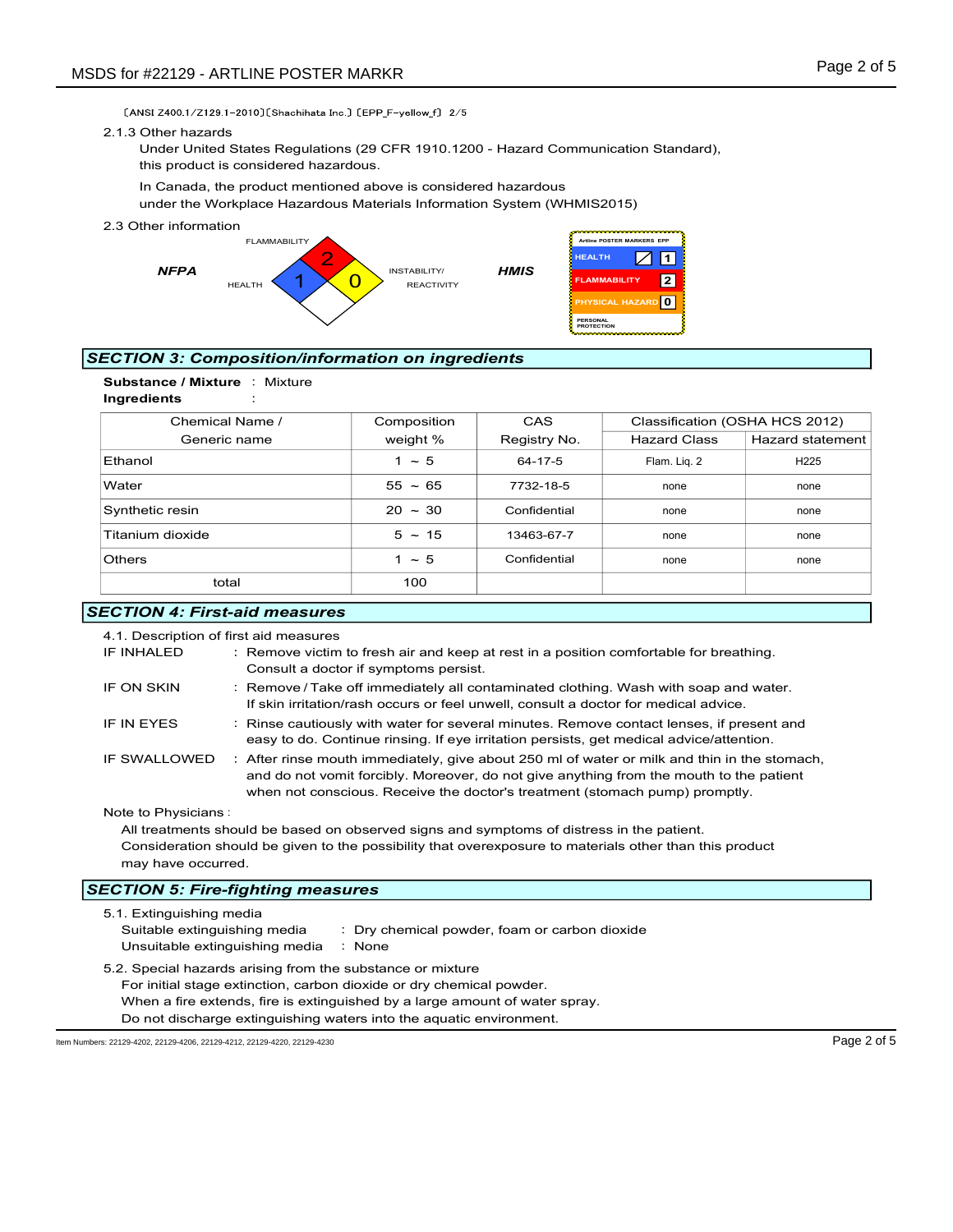[ANSI Z400.1/Z129.1-2010] [Shachihata Inc.] [EPP\_F-yellow\_f] 3/5

#### 5.3. Advice for firefighters

In the extinction work, an appropriate protective equipment (gloves, glasses, and mask) has to be worn. Because during a fire, hazardous gases may be generated, fire-fighters have to wear self-contained breathing apparatus and other protective equipment.

#### SECTION 6: Accidental release measures

- 6.2. Environmental precautions
- Do not throw the leakage thing directly into environment
- 6.3. Methods and material for containment and cleaning up
	- In case of a small spill, remove by absorbing with absorbents (sawdust, soil, sand, waste cloth, etc.), and then wipe off the waste well with waste cloth, and rag.
	- In case of large spills, prevent leakage by enclosing with nonflammables (earth and sand, etc.)

## SECTION 7: Handling and storage

| apparatus and other protective equipment.                                                                                                                                                                                           |                           |                                                                                                                                                                                                                         | Because during a fire, nazardous gases may be generated, fire-fighters have to wear self-contained breathing                                                                                                                                                                                                 |  |
|-------------------------------------------------------------------------------------------------------------------------------------------------------------------------------------------------------------------------------------|---------------------------|-------------------------------------------------------------------------------------------------------------------------------------------------------------------------------------------------------------------------|--------------------------------------------------------------------------------------------------------------------------------------------------------------------------------------------------------------------------------------------------------------------------------------------------------------|--|
| ECTION 6: Accidental release measures                                                                                                                                                                                               |                           |                                                                                                                                                                                                                         |                                                                                                                                                                                                                                                                                                              |  |
| 6.1. Personal precautions, protective equipment and emergency procedures<br>6.2. Environmental precautions<br>Do not throw the leakage thing directly into environment<br>6.3. Methods and material for containment and cleaning up |                           | Evacuate personnel to safe area. Shut off all sources of ignition.<br>and then wipe off the waste well with waste cloth, and rag.<br>and collect into empty container by scoop, suction equipment or the like.          | No Flares, smoking or flame in area. Put on protective equipment. Ensure adequate ventilation.<br>In case of a small spill, remove by absorbing with absorbents (sawdust, soil, sand, waste cloth, etc.),<br>In case of large spills, prevent leakage by enclosing with nonflammables (earth and sand, etc.) |  |
| <b>ECTION 7: Handling and storage</b>                                                                                                                                                                                               |                           |                                                                                                                                                                                                                         |                                                                                                                                                                                                                                                                                                              |  |
| 7.1. Precautions for safe handling<br>Advice on safe handling<br>7.2. Conditions for safe storage, including any incompatibilities<br>Requirements for storage<br>areas and containers                                              |                           | : Use with adequate ventilation.<br>Avoid contact with skin, eyes and clothing.<br>Obtain special instructions before use.<br>Do not eat, drink or smoke when using this product.<br>Keep out of the reach of children. | Do not handle until all safety precautions have been read and understood.<br>: Keep containers tightly closed and store in a cool and dry place.<br>Keep away from heat and flame, ignition source and sunlight.                                                                                             |  |
| ECTION 8: Exposure controls/personal protection                                                                                                                                                                                     |                           |                                                                                                                                                                                                                         |                                                                                                                                                                                                                                                                                                              |  |
| 8.1. Control parameters<br><b>ACGIH (2019)</b><br>Ethanol<br>Titanium dioxide                                                                                                                                                       | <b>STEL</b><br><b>TWA</b> | 1,000 ppm<br>10 mg/m $3$                                                                                                                                                                                                |                                                                                                                                                                                                                                                                                                              |  |
| <b>OSHA PEL</b><br>Ethanol<br>Titanium dioxide                                                                                                                                                                                      | <b>TWA</b><br><b>TWA</b>  | 1,000 ppm<br>15 mg/m $3$                                                                                                                                                                                                |                                                                                                                                                                                                                                                                                                              |  |
| Canada Ontario Provincial<br>Ethanol                                                                                                                                                                                                | STEL                      | 1,000 ppm                                                                                                                                                                                                               |                                                                                                                                                                                                                                                                                                              |  |

### SECTION 8: Exposure controls/personal protection

| o.s. ivienious and material for containment and clearing up                                     |            | In case of a small spill, remove by absorbing with absorbents (sawdust, soil, sand, waste cloth, etc.),<br>and then wipe off the waste well with waste cloth, and rag. |  |
|-------------------------------------------------------------------------------------------------|------------|------------------------------------------------------------------------------------------------------------------------------------------------------------------------|--|
| In case of large spills, prevent leakage by enclosing with nonflammables (earth and sand, etc.) |            |                                                                                                                                                                        |  |
|                                                                                                 |            | and collect into empty container by scoop, suction equipment or the like.                                                                                              |  |
| <b>SECTION 7: Handling and storage</b>                                                          |            |                                                                                                                                                                        |  |
| 7.1. Precautions for safe handling                                                              |            |                                                                                                                                                                        |  |
| Advice on safe handling                                                                         |            | : Use with adequate ventilation.                                                                                                                                       |  |
|                                                                                                 |            | Avoid contact with skin, eyes and clothing.                                                                                                                            |  |
|                                                                                                 |            | Obtain special instructions before use.                                                                                                                                |  |
|                                                                                                 |            | Do not handle until all safety precautions have been read and understood.<br>Do not eat, drink or smoke when using this product.                                       |  |
|                                                                                                 |            |                                                                                                                                                                        |  |
|                                                                                                 |            | 7.2. Conditions for safe storage, including any incompatibilities                                                                                                      |  |
| Requirements for storage<br>areas and containers                                                |            | : Keep containers tightly closed and store in a cool and dry place.<br>Keep away from heat and flame, ignition source and sunlight.                                    |  |
|                                                                                                 |            | Keep out of the reach of children.                                                                                                                                     |  |
|                                                                                                 |            |                                                                                                                                                                        |  |
| <b>SECTION 8: Exposure controls/personal protection</b>                                         |            |                                                                                                                                                                        |  |
| 8.1. Control parameters                                                                         |            |                                                                                                                                                                        |  |
| <b>ACGIH (2019)</b><br>Ethanol                                                                  | STEL       |                                                                                                                                                                        |  |
| Titanium dioxide                                                                                | <b>TWA</b> | 1,000 ppm<br>10 mg/m $3$                                                                                                                                               |  |
| <b>OSHA PEL</b>                                                                                 |            |                                                                                                                                                                        |  |
| Ethanol                                                                                         | <b>TWA</b> | 1,000 ppm                                                                                                                                                              |  |
| Titanium dioxide                                                                                | <b>TWA</b> | 15 mg/m $^3$                                                                                                                                                           |  |
| Canada Ontario Provincial                                                                       |            |                                                                                                                                                                        |  |
| Ethanol                                                                                         | STEL       | 1,000 ppm                                                                                                                                                              |  |
| Titanium dioxide                                                                                | <b>TWA</b> | 10 mg/m $^3$                                                                                                                                                           |  |
| Canada Quebec Provincial                                                                        |            |                                                                                                                                                                        |  |
| Ethanol                                                                                         | <b>TWA</b> | 1,000 ppm                                                                                                                                                              |  |
| Titanium dioxide                                                                                | <b>TWA</b> | 10 mg/m $^3$                                                                                                                                                           |  |
| 8.2. Exposure controls                                                                          |            |                                                                                                                                                                        |  |
| Personal protective equipment                                                                   |            |                                                                                                                                                                        |  |
| Respiratory Protection                                                                          |            | : Use with local exhaust ventilation, when in long use.                                                                                                                |  |
|                                                                                                 |            | Avoid breathing vapours. Wear mask to prevent organic gas, if necessary.                                                                                               |  |
| Hand Protection                                                                                 |            | : Avoid contact with hands. Wear safety gloves, if necessary.                                                                                                          |  |
| Eye Protection                                                                                  |            | : Avoid contact with eyes. Wear safety glasses, if necessary.                                                                                                          |  |
| Skin Protection                                                                                 |            | : Avoid skin contact. Wear personal protection apron, boots, if necessary.                                                                                             |  |
| Environmental exposure controls                                                                 |            |                                                                                                                                                                        |  |
| General advice                                                                                  |            | : Prevent product from entering drains.                                                                                                                                |  |
|                                                                                                 |            | Prevent further leakage or spillage if safe to do so                                                                                                                   |  |

ltem Numbers: 22129-4202, 22129-4206, 22129-4212, 22129-4220, 22129-4320, 22129-4320 he product contaminates rivers and lakes or drains inform respective authoritidage 3 of 5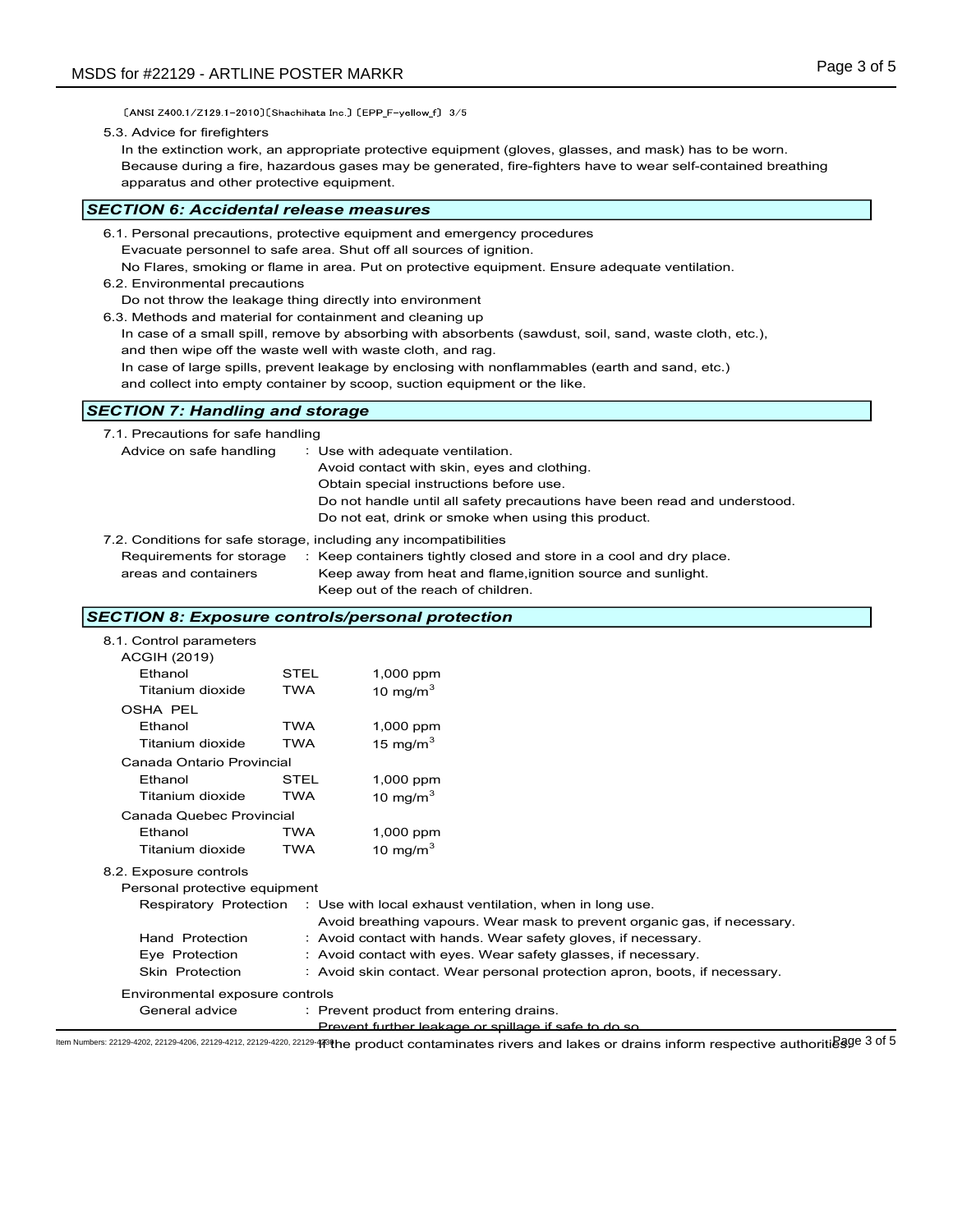| [ANSI Z400 1/Z129 1-2010] [Shachihata Inc.] [EPP_F-yellow_f] 4/5<br><b>SECTION 9: Physical and chemical properties</b>     |                                                                                                                                                                                                                                                                                                        |                                                                                                                                                                                                                                                                                           |
|----------------------------------------------------------------------------------------------------------------------------|--------------------------------------------------------------------------------------------------------------------------------------------------------------------------------------------------------------------------------------------------------------------------------------------------------|-------------------------------------------------------------------------------------------------------------------------------------------------------------------------------------------------------------------------------------------------------------------------------------------|
|                                                                                                                            |                                                                                                                                                                                                                                                                                                        |                                                                                                                                                                                                                                                                                           |
|                                                                                                                            |                                                                                                                                                                                                                                                                                                        |                                                                                                                                                                                                                                                                                           |
| 9.1 Information on basic physical and chemical properties<br>Appearance                                                    | : Yellow liquid                                                                                                                                                                                                                                                                                        |                                                                                                                                                                                                                                                                                           |
| Odor                                                                                                                       | $:$ None                                                                                                                                                                                                                                                                                               |                                                                                                                                                                                                                                                                                           |
| рH                                                                                                                         | : Not applicable                                                                                                                                                                                                                                                                                       |                                                                                                                                                                                                                                                                                           |
| Boiling point                                                                                                              | : 172.4°F (78°C) ~ 212°F (100°C)                                                                                                                                                                                                                                                                       |                                                                                                                                                                                                                                                                                           |
| Flash point                                                                                                                | : $112.2^{\circ}F$ (44 $^{\circ}C$ ) (closed cup)                                                                                                                                                                                                                                                      | Not sustained combustibility; Refer to section14                                                                                                                                                                                                                                          |
| Relative Density (at 77°F, 25°C) : $1.0 \sim 1.2$ (g/cm <sup>3</sup> )                                                     |                                                                                                                                                                                                                                                                                                        |                                                                                                                                                                                                                                                                                           |
| Solubility in Water                                                                                                        | : Soluble                                                                                                                                                                                                                                                                                              |                                                                                                                                                                                                                                                                                           |
| <b>SECTION 10: Stability and reactivity</b>                                                                                |                                                                                                                                                                                                                                                                                                        |                                                                                                                                                                                                                                                                                           |
| 10.5. Incompatible Materials<br>No data available<br>10.6. Hazardous decomposition products<br>CO, CO <sub>2</sub>         |                                                                                                                                                                                                                                                                                                        |                                                                                                                                                                                                                                                                                           |
| <b>SECTION 11: Toxicological information</b>                                                                               |                                                                                                                                                                                                                                                                                                        |                                                                                                                                                                                                                                                                                           |
| 11.1. Information on toxicological effects<br>Acute toxicity<br>[Ethanol]<br>Oral-rat<br>Inhalation-rat<br>Carcinogenicity | : LD/LC50 values that are relevant for classification<br>>5,000 mg/kg<br>LD50<br><b>LC50</b><br>>20 mg/L/4h<br>: Titanium dioxide has been classified by the IARC as Group 2B.<br>Other materials ; Not contain any component that is considered<br>a human carcinogen by IARC, ACGIH, EPA, EU or NTP. |                                                                                                                                                                                                                                                                                           |
|                                                                                                                            | NTP (National Toxicology Program, USA) in the classification of suspected carcinogenic to humans has not been done.<br>Therefore, as the ink product we could not classify the carcinogenicity of GHS from that there is no sufficient data.                                                           | Regarding the carcinogenicity of titanium dioxide, International Agency for Research on Cancer (IARC) has classified as a group 2B. However,<br>ACGIH (American Conference of Governmental Industrial Hygienists), EPA (Environmental Protection Agency), EU (European Chemicals Agency), |
| <b>SECTION 12: Ecological information</b>                                                                                  |                                                                                                                                                                                                                                                                                                        |                                                                                                                                                                                                                                                                                           |
| 12.1. Ecotoxicity<br>12.2. Persistence and degradability : No data available                                               | : No data available                                                                                                                                                                                                                                                                                    |                                                                                                                                                                                                                                                                                           |
| 12.3. Bioaccumulative potential<br>12.4. Mobility in soil<br>12.5. Other adverse effects                                   | : No data available<br>: No data available<br>: No known significant effects or critical hazards.                                                                                                                                                                                                      |                                                                                                                                                                                                                                                                                           |

Do not allow product to reach ground, any water course or sewage system.

Item Numbers: 22129-4202, 22129-4206, 22129-4212, 22129-4220, 22129-4230 Page 4 of 5